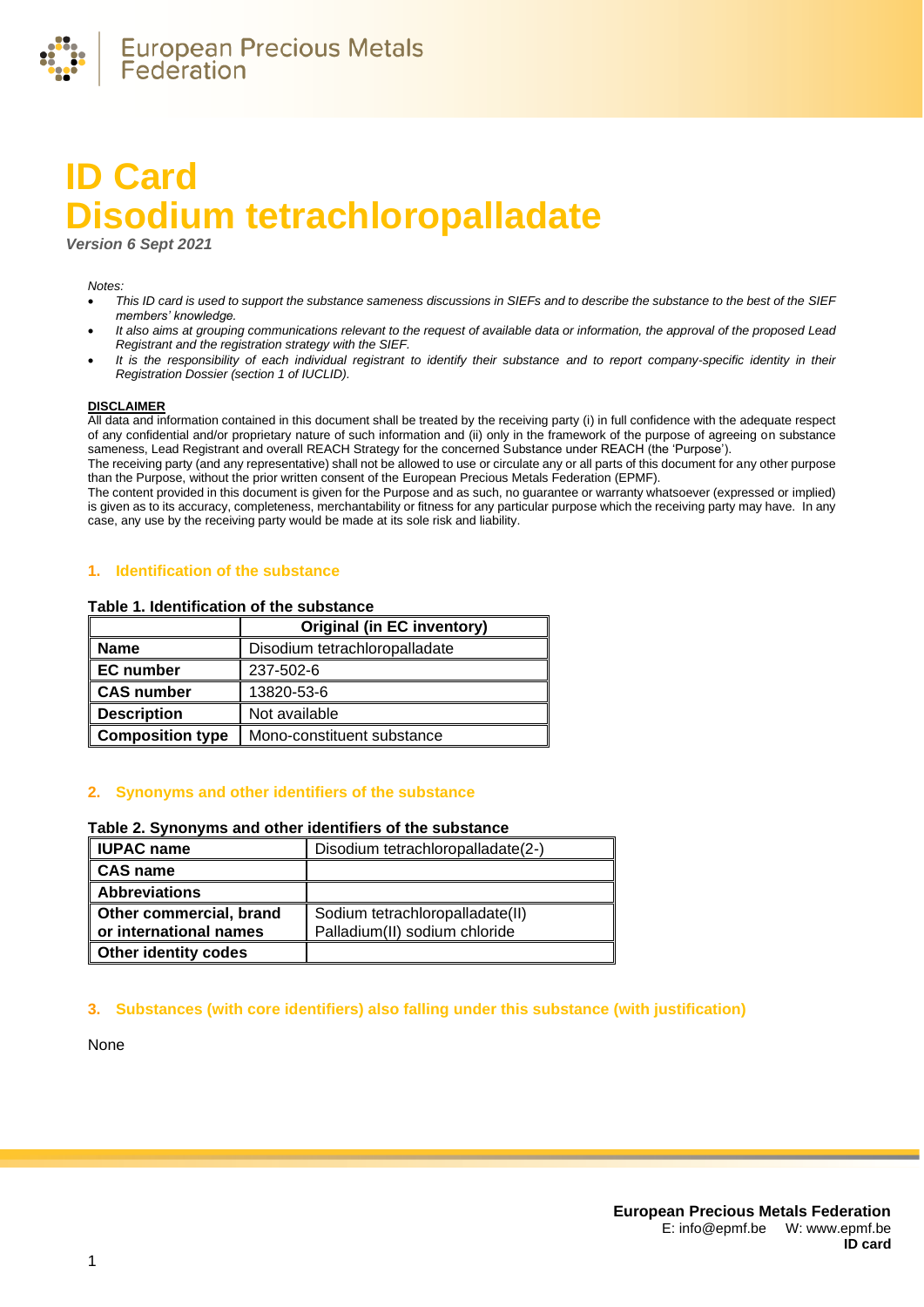

# **4. Information related to molecular and structural formula of the substance**

## **Table 3. Information related to molecular and structural formula of the substance**

| Molecular formula                                          | CI4Na2Pd                                                                            |  |
|------------------------------------------------------------|-------------------------------------------------------------------------------------|--|
| <b>Structural formula</b>                                  | C1<br>$e^{-c_1}$ $\vee$ $\frac{1}{2}$ $\frac{1}{2}$<br>$\bullet$ 2  Na <sup>+</sup> |  |
| <b>Smiles notation</b>                                     | $[Na+]$ . $[Na+]$ .Cl $[Pd-2]$ $(Cl)$ Cl $)$ Cl                                     |  |
| <b>Optical activity</b>                                    |                                                                                     |  |
| <b>Typical ratio of (stereo) isomers</b>                   |                                                                                     |  |
| <b>Molecular Weight / Molecular</b><br><b>Weight range</b> | 294,21 g/mol                                                                        |  |

## **5. Typical composition of the substance**

#### <span id="page-1-0"></span>**Table 4. Typical composition**

|                                | <b>Name</b>                                                                                                                                                                                                                                     | Symbol /<br><b>Formula</b>                | Min & Max<br>concentrations<br>(%)§ | <b>Typical</b><br>concentration<br>(%)§§ |
|--------------------------------|-------------------------------------------------------------------------------------------------------------------------------------------------------------------------------------------------------------------------------------------------|-------------------------------------------|-------------------------------------|------------------------------------------|
| <b>Main</b><br>constituent(s)* | Disodium tetrachloropalladate                                                                                                                                                                                                                   | Cl4Na2Pd                                  | $99 - 100$ <sup>\$</sup>            | >99                                      |
| Impurity(ies) $*$              | Several minor (especially metallic)<br>impurities which do not affect the<br>classification of the substance because<br>of their non-hazardous nature or<br>because they do not exceed the<br>classification cut-off limits in the<br>substance | e.g. Ag, Au,<br>Cu, Ir, Pb,<br>Pt, Rh, Ru | $0 - 1$                             | 1 >                                      |

**\*** ≥ 80 % (w/w) for mono-constituent substances; ≥ 10 % (w/w) and < 80 % (w/w) for multi-constituent substances.

**#** An impurity is an unintended constituent present in a substance, as produced. It may originate from the starting materials or be the result of secondary or incomplete reactions during the production process. While impurities are present in the final substance, they were not intentionally added.

§ Concentration ranges define the substance sameness criteria agreed by all Consortium Members in preparation of the communication with other SIEF members.

§§ Typical concentration refers to the representative sample used for testing.

 $$$  Corresponds to 34 – 36,2 % Pd

The composition given above is typical and should therefore represent the majority of Disodium tetrachloropalladate as manufactured and/or imported in the EEA market. Disodium tetrachloropalladate containing less than 99 % Disodium tetrachloropalladate may still be considered to be the same for the purpose of registration under REACH and may be referred to as impure Disodium tetrachloropalladate to distinguish it from the typically pure Disodium tetrachloropalladate.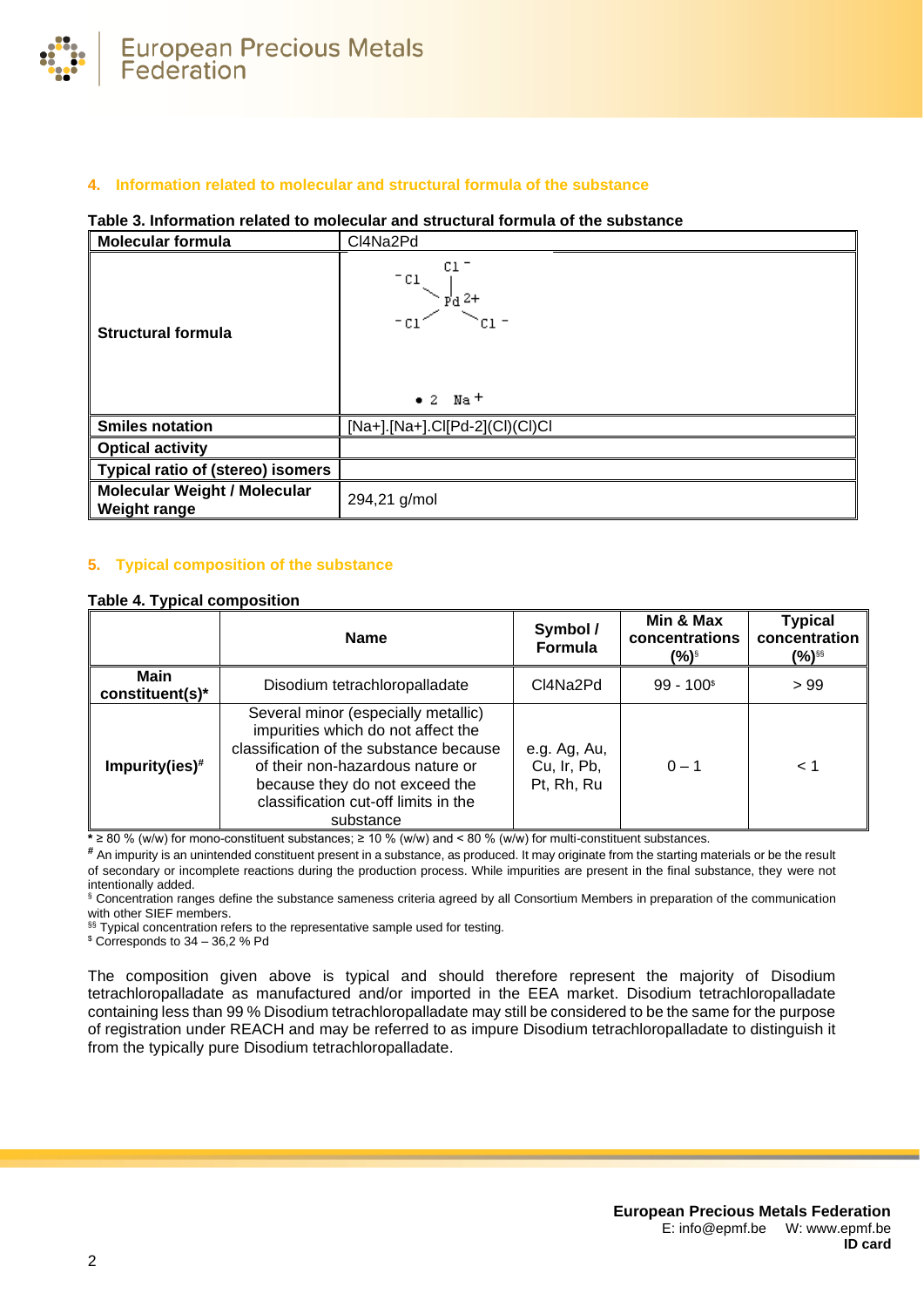

## **6. Information on appearance, physical state and properties of the substance**

#### **Table 5. Appearance / physical state / properties of the solid substance**

| <b>Physical state</b>                  | Solid                          |  |
|----------------------------------------|--------------------------------|--|
| Physical form*                         | Crystalline                    |  |
| Appearance                             | Brown-red hygroscopic crystals |  |
| Particle size**                        | Coarse powder                  |  |
| Does the solid hydrolyse?#             | No.                            |  |
| Is the solid hygroscopic? <sup>§</sup> | Yes                            |  |

**\*** Crystalline form: solid material whose constituent atoms, molecules, or ions are arranged in an ordered pattern extending in all three spatial dimensions. Amorphous form: solid material whose constituent atoms, molecules, or ions are randomly arranged.

\*\* Nanoform: particles in the size range 1 - 100 nm (for full definition of a nanomaterial, see [http://ec.europa.eu/environment/chemicals/nanotech/index.htm#definition\)](http://ec.europa.eu/environment/chemicals/nanotech/index.htm#definition). Fine powder: particles in the size range 100 – 2.500 nm. Coarse powder: particles in the size range 2.500 nm – 1 mm. Massive object: particles in the size range > 1 mm.

**#** Hydrolysis: decomposition (cleavage of chemical bonds) by the addition of water.

**§** Hygroscopic substance: readily attracts moisture from its surroundings in open air, through either absorption or adsorption. Cf. also water/moisture content i[n Table 4.](#page-1-0)

## **7. Analytical data**

Annex VI of REACH requires the registrant to describe the analytical methods and/or to provide the bibliographical references for the methods used for identification of the substance and, where appropriate, for the identification of impurities and additives. This information should be sufficient to allow the methods to be reproduced.

| <b>Parameter / Method</b>                              | <b>Recommended for</b><br>substance identification | Applicable | Not applicable or<br>not recommended |
|--------------------------------------------------------|----------------------------------------------------|------------|--------------------------------------|
|                                                        | and sameness check                                 |            |                                      |
| <b>Elemental analysis</b>                              |                                                    |            |                                      |
| ICP (ICP-MS or ICP-OES)                                | X                                                  |            |                                      |
| Atomic absorption<br>spectroscopy (AAS)                |                                                    |            |                                      |
| Glow discharge mass<br>spectrometry (GDMS)             |                                                    |            |                                      |
| <b>Molecular analysis</b>                              |                                                    |            |                                      |
| Infrared (IR) spectroscopy                             | X                                                  |            |                                      |
| Raman spectroscopy                                     | X                                                  |            |                                      |
| <b>Mineralogical analysis</b>                          |                                                    |            |                                      |
| X-Ray Fluorescence (XRF)                               |                                                    | X          |                                      |
| X-Ray Diffraction (XRD)                                | X                                                  |            |                                      |
| <b>Morphology and particle sizing</b>                  |                                                    |            |                                      |
| Electron microscopy (SEM,<br>TEM, REM)*#               |                                                    |            |                                      |
| Laser diffraction*#                                    | X                                                  |            |                                      |
| Particle size by other means<br>(e.g. sieve analysis)# |                                                    |            |                                      |
| Surface area by N-BET*#                                | X                                                  |            |                                      |

#### **Table 6. Analytical methods for identification of the substance**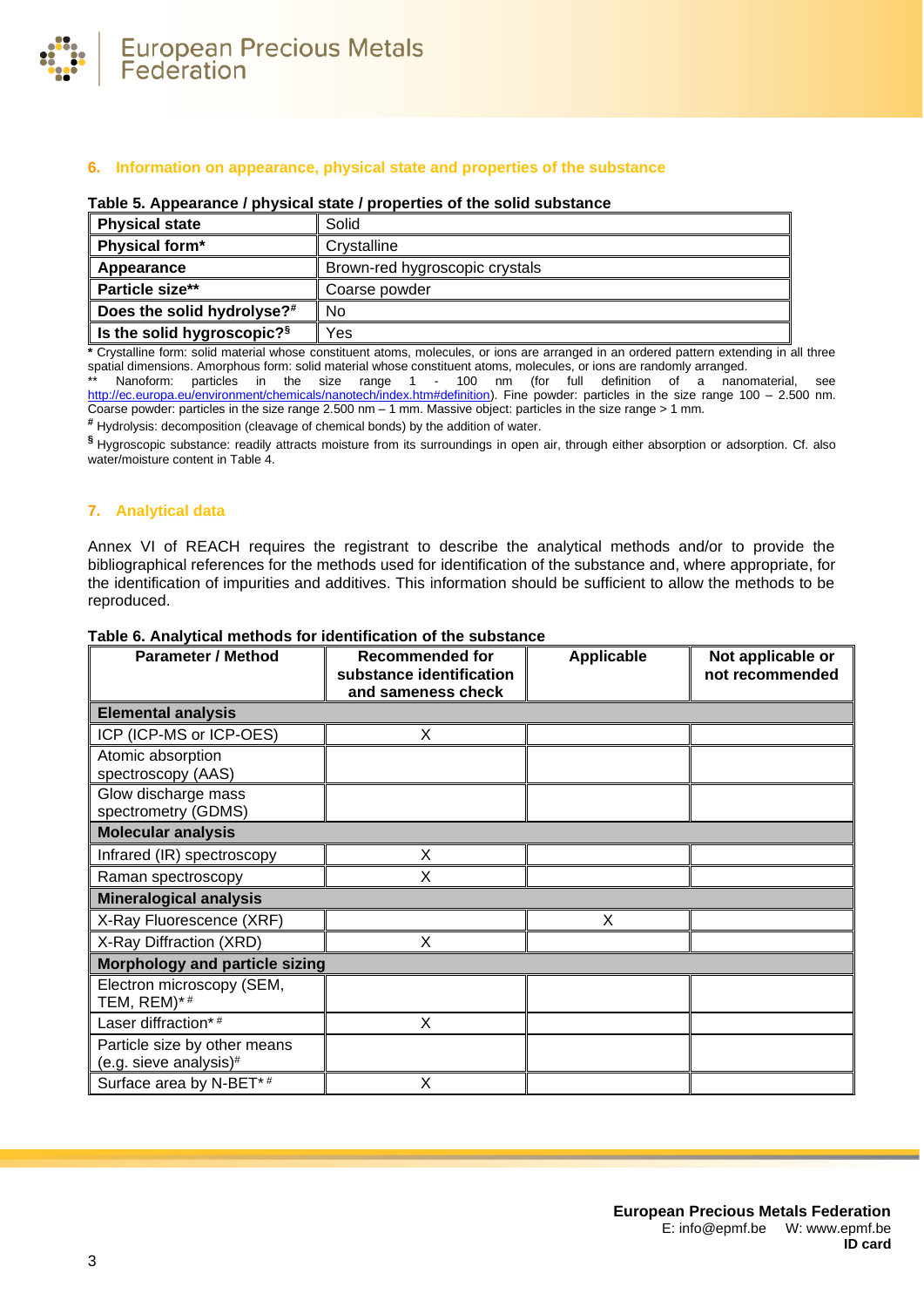

| Other                                                                                  |  |  |  |
|----------------------------------------------------------------------------------------|--|--|--|
|                                                                                        |  |  |  |
| * Analytical techniques particularly (but not exclusively) relevant for nanomaterials. |  |  |  |

# The choice of the technique for particle size depends on the size of the material as manufactured/imported/placed on the market/used.

## **8. Lead Registrant**

BASF (Italy) volunteers to be the Lead Registrant for Disodium tetrachloropalladate. The EPMF will provide support to the Lead Registrant as laid down in the EPMF Agreement.

## **9. REACH Strategy**

The table below presents the overall Registration Strategy for Disodium tetrachloropalladate based on the information available to the EPMF by the date given above on the document.

The Registration Dossier will be prepared for the highest substance status (information requirements associated to a substance or Article 10 Registration being higher than an intermediate handled under strictly controlled conditions or Article 17 or 18 one) and associated tonnage band.

The recap below therefore reflects the scope of work of the EPMF for Disodium tetrachloropalladate and sets the minimum and maximum set of information that will be gathered and/or produced when preparing the Registration Dossier for Disodium tetrachloropalladate as described in this ID Card.

If higher information requirements are necessary, these can be included in the Registration dossier (if EPMF is made aware of these additional requirements in-time) as an update to the already submitted dossier.

| Item                            | <b>Description</b>                                                                                                                                                                                  |  |
|---------------------------------|-----------------------------------------------------------------------------------------------------------------------------------------------------------------------------------------------------|--|
| <b>REACH category</b>           | Mono-constituent substance                                                                                                                                                                          |  |
| <b>Highest status</b>           | Substance                                                                                                                                                                                           |  |
| <b>Highest tonnage band</b>     | 10-100 t/a                                                                                                                                                                                          |  |
| <b>Information requirements</b> | Available / Existing + Annex VII + Annex VIII                                                                                                                                                       |  |
| <b>Existing classification*</b> | Met. Corr. 1 (H290)<br>Acute Tox. 4 (H302) (oral)<br>Eye Damage. 1 (H318)<br>Skin Sens 1A (H317)<br>Aquatic acute 1 (H400)<br>Aquatic chronic 1 (H410)<br>M factor acute 100<br>M factor chronic 10 |  |
| <b>Registration deadline</b>    | 2018                                                                                                                                                                                                |  |

## **Table 7. REACH strategy for the substance (basis for REACH Registration preparation)**

**\*** For the pure form, as in the REACH registration dossier

## **10. Scope of the Registration Dossier**

The uses included in this Registration Dossier are listed on the [EPMF website.](https://www.epmf.be/)